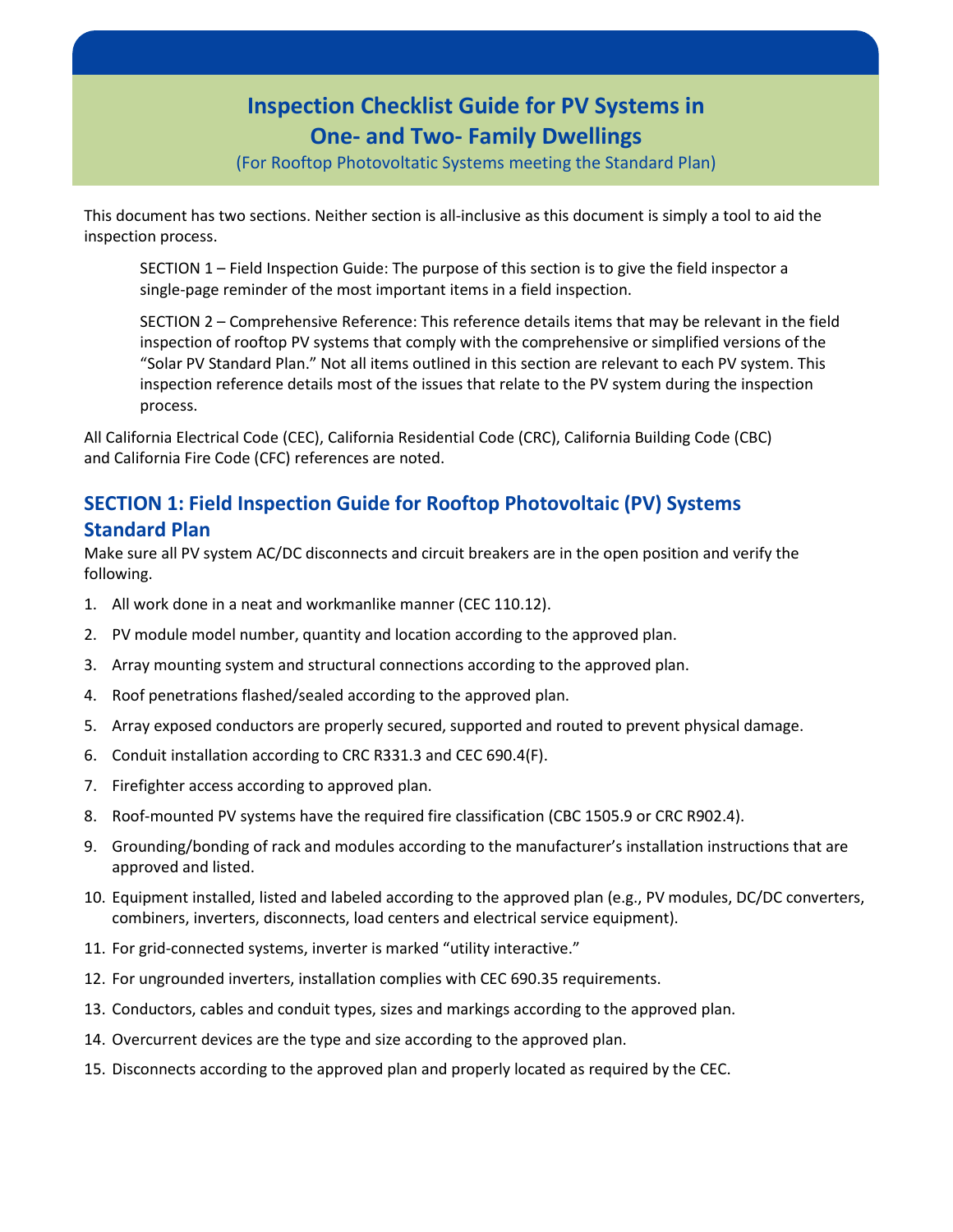- 16. Inverter output circuit breaker is located at opposite end of bus from utility supply at load center and/or service panelboard (not required if the sum of the inverter and utility supply circuit breakers is less than or equal to the panelboard bus rating).
- 17. PV system markings, labels and signs according to the approved plan.
- 18. Connection of the PV system to the grounding electrode system according to the approved plan.
- 19. Access and working space for operation and maintenance of PV equipment such as inverters, disconnecting means and panelboards (not required for PV modules) (CEC 110.26).

# **SECTION 2: Comprehensive Inspection Reference**

### **GENERAL**

- 1. Module manufacturer, make, model and number of modules match the approved plans. (CBC 107.4)
- 2. DC PV modules are listed to UL 1703. Ac modules are listed to UL 1703 and UL 1741. (CEC 110.3, 690.4 & CBC 1509.7.4 & CRC R908.1.5)
- 3. Modules are attached to the mounting structure according to the manufacturer's instructions and the approved plans. (CEC 110.3[B], CBC 107.4 & CRC R908.1.4)
- 4. Roof penetrations/attachments are properly flashed. (CBC Chapter 15 & 2012 CRC Chapter 9)
- 5. Rooftop systems are designed in accordance with the CBC. (CBC 1509.7 & CRC R908.1)
- 6. Roof access points, paths and clearances need to comply with the CFC. (CFC 605.11.3.1 605.11.3.3.3, CRC R331.4.1 through R331.4.2.4)
- 7. PV installation shall comply with requirements of the standard plan.
- 8. PV system operating at 80 volts or greater shall be protected by a listed DC arc fault protection. (CEC 690.11)
- 9. All work done in a neat and workmanlike manner. (CEC 110.12)

# **ELECTRICAL REQUIREMENTS**

#### **PV Array Configuration**

- 10. DC modules are properly marked and labeled. (CEC 110.3, 690.4[D] & 690.51)
- 11. AC modules are properly marked and labeled. (CEC 110.3, 690.4[D] & 690.52)
- 12. PV modules are in good condition (i.e., no broken glass or cells, no discoloration, frames not damaged, etc.). (CEC 110.12[B])
- 13. Residential one and two family dwelling limited to maximum PV system voltage of 600 volts. (CEC 690.7)

#### 14. **Bonding and grounding**

- 15. A complete grounding electrode system is installed. (CEC 690.47[A] & [B])
- 16. Modules are bonded and grounded in accordance with the manufacturer's installation instructions, that are listed and approved, using the supplied hardware or listed equipment specified in the instructions and identified for the environment. (CEC 690.43 & 110.3[B])
- 17. Racking systems are bonded and grounded in accordance with the manufacturer's installation instructions, that are listed and approved, using the supplied hardware or listed equipment specified in the instructions and identified for the environment. (CEC 690.43 & 110.3[B])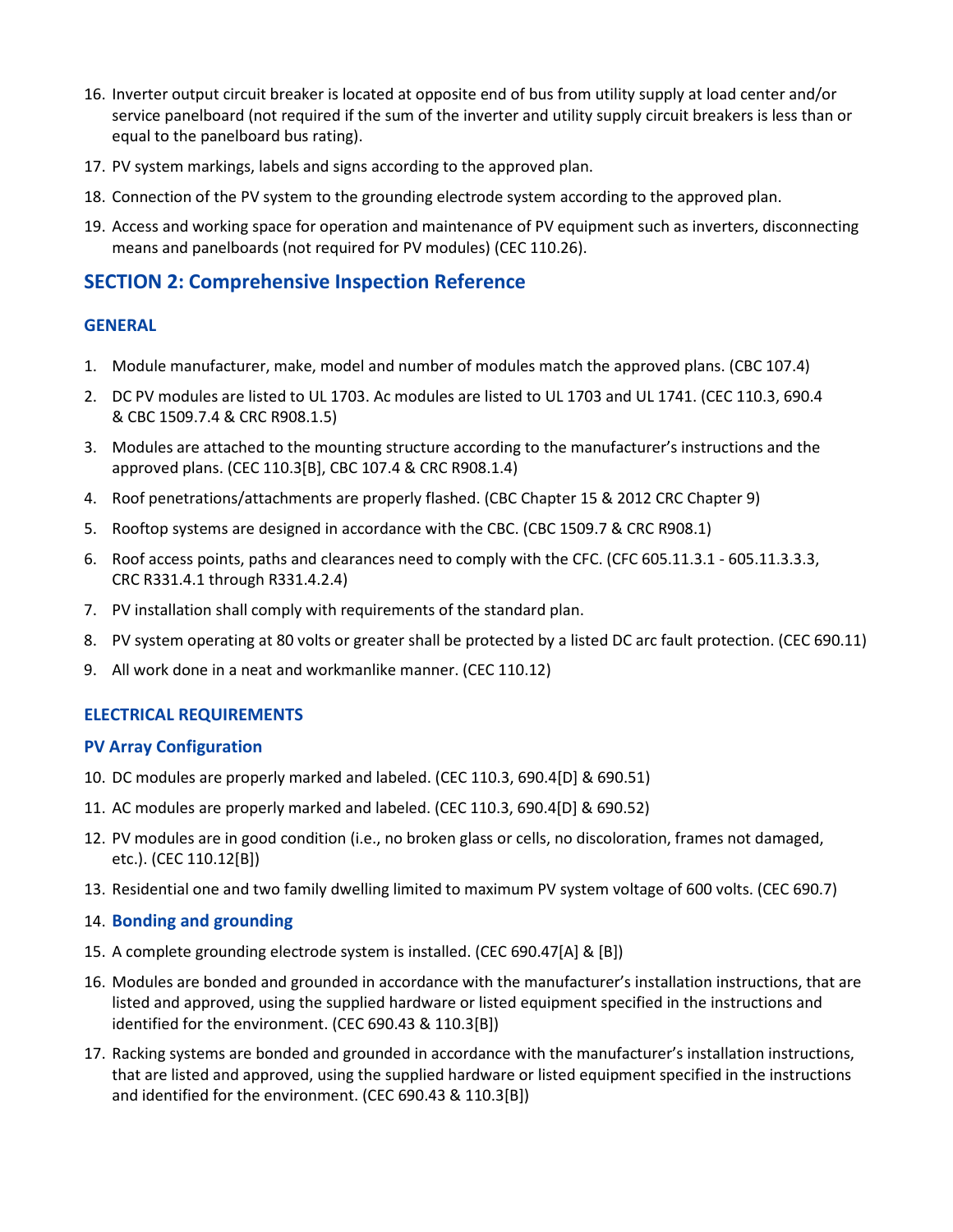- 18. Properly sized equipment grounding conductor is routed with the circuit conductors. (CEC 690.45, 250.134[B] & 300.3[B])
- 19. AC and DC grounding electrode conductors are properly connected as required by code. Separate electrodes, if used, are bonded together. (CEC 690.47, 250.50 & 250.58)
- 20. Bonding fittings are used on concentric/eccentric knockouts with metal conduits for circuits over 250 volts. (CEC 250.97) (see also exceptions 1 through 4)
- 21. Bonding fittings are used for ferrous metal conduits enclosing grounding electrode conductors. (CEC 250.64[E])

# **PV Source/output Circuit Conductor Management**

- 22. Cables are secured by staples, cable ties, straps, hangers or similar fittings at intervals that do not exceed 4.5 feet. (CEC 334.30 & 338.12[A][3])
- 23. Cables are secured within 12 inches of each box, cabinet, conduit body or other termination. (CEC 334.30 & 338.12[A][3])
- 24. Cable closely follows the surface of the building finish or of the running boards. (CEC 690.4[F] & CFC 605.11.2 & CRC R331.3) NOTE: see Section 12 below for additional requirements on routing of conductors for fire fighter safety concerns.
- 25. Exposed single conductors, where subject to physical damage, are protected. (CEC 230.50[B] & 300.5[D])
- 26. Exposed single conductors used for ungrounded systems are listed and identified as "PV wire." (CEC 690.35[D][3]) For other conductor requirements for ungrounded systems, see CEC 690.35(D).

#### **Conductors**

- 27. Exposed single conductor wiring is a 90<sub>0</sub>C, wet rated and sunlight resistant type USE-2 or approved/listed PV wire. (CEC 690.31[B] & 110.2) If the wiring is in a conduit, it is 90o C, wet rated type RHW-2, THWN-2, or XHHW-2. (CEC 310.15)
- 28. Conductor insulation is rated at 90o C to allow for operation at 70o C+ near modules. (CEC 310.15)
- 29. Grounded conductor is identified white or gray. (CEC 200.6)
- 30. Open conductors are supported, secured and protected. (CEC 338.12[A][3] & 334.30)
- 31. Conductors are not in contact with the roof surface. (CEC 334.30)
- 32. DC conductors inside a building are in a metal raceway or MC metal-clad cable that complies with 250.118(10), or metal enclosures. (CEC 690.31[E])
- 33. DC wiring methods shall not be installed within 25cm (10") of the roof decking or sheathing except where directly below the roof surface covered by the PV modules and associated equipment. (CEC 690.31[E][1])
- 34. If more than one nominal voltage system conductor is installed in the raceway, permanent identification and labeling is required. (CEC 200.6[D] & 210.5[C])
- 35. For underground conductor installations, the burial depth is appropriate and warning tape is in place. (CEC 300.5[D][3] & Table 300.5)
- 36. Aluminum is not placed in direct contact with concrete. (CEC 250.120[B] & 110.11)
- 37. PV circuit and premises wiring is separated. (CEC 690.4[B])
- 38. PV system conductors shall be grouped and identified. (CEC 690.4[B])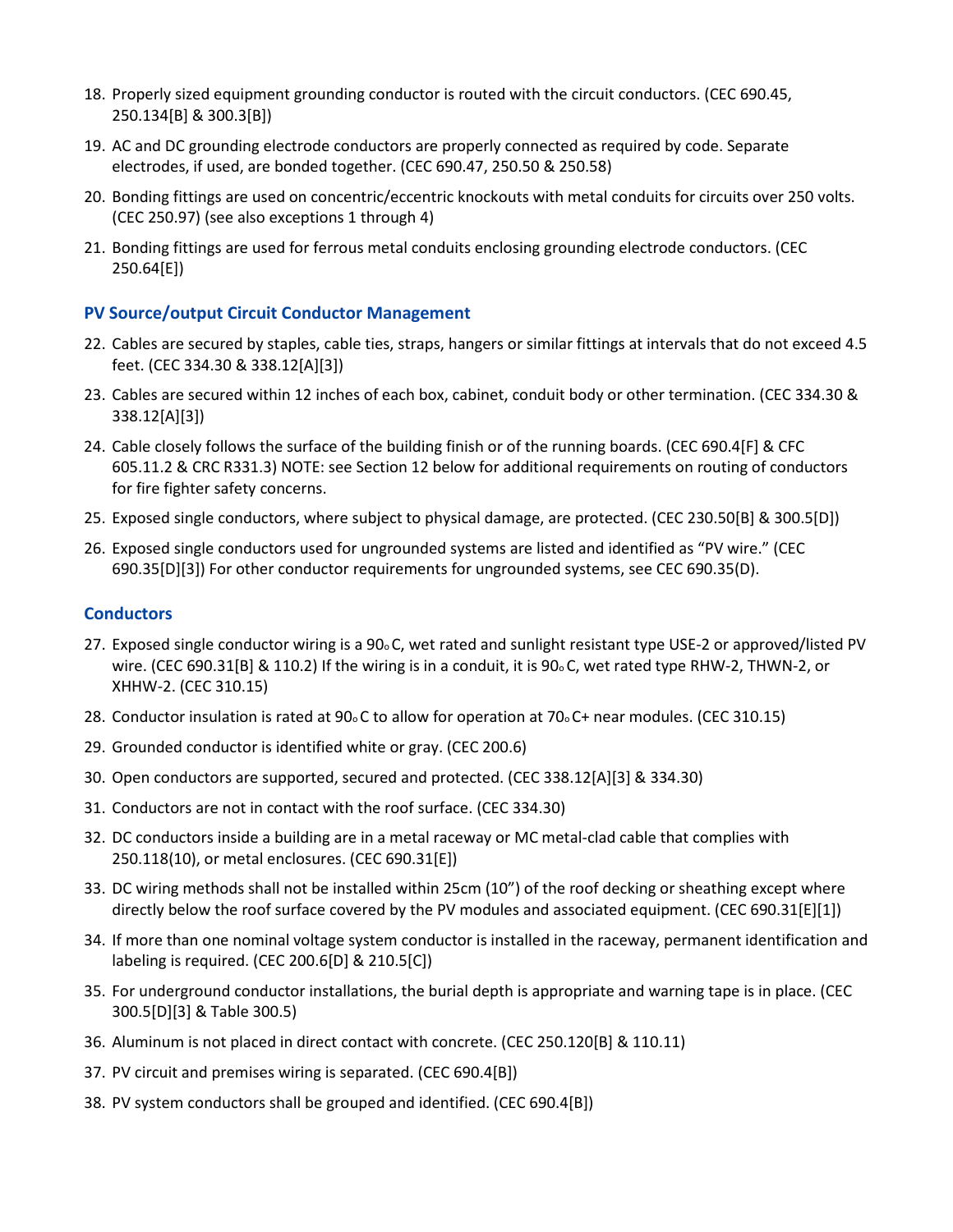## **Overcurrent Protection**

- 39. Overcurrent protection devices (OCPD) in the DC circuits are listed for DC operation. (CEC 110.3[A], [B] & 690.9[D])
- 40. Overcurrent protection devices shall be provided per the approved plans. (CEC 690.9[A])
- 41. Combiner box is listed to UL 1741.
- 42. PV output OCPD is located at the opposite end of the bus from the feeder connection, unless otherwise approved. (CEC 705.12[D][7])

## **Electrical Connections**

- 43. Crimp terminals are listed and installed using a listed tool specified for use in crimping those specific crimps. (CEC 110.3[B] & 110.14)
- 44. Pressure terminals are listed for the environment and tightened to manufacturer recommended torque specifications. (CEC 110.11, 110.3[B] & 110.14)
- 45. Connectors are listed for the voltage of the system and have appropriate temperature and ampere ratings. (CEC 110.3[B] & 110.14)
- 46. Twist-on wire connectors are listed for the environment (i.e., wet, damp, direct burial, etc.) and installed per manufacturer's instructions. (CEC 110.11, 110.3[B], 110.14 & 300.5[B])
- 47. Power distribution blocks are listed. (CEC 690.4 & 2011 NEC 314.28[E])
- 48. Terminals containing more than one conductor are listed for multiple conductors. (CEC 110.14[A] & 110.3[B])
- 49. Connectors and terminals used other than class B and C stranded conductors (fine stranded conductors) are listed and identified for use with specific conductor class or classes.. (CEC 110.14[A] & 110.3[B])
- 50. Connectors that are readily accessible and operating at over 30 volts require a tool for opening. (CEC 690.33[C])
- 51. All connectors are fully engages, tight and secure. (CEC 110.3[B] & 110.12)
- 52. Wiring and connections of inverters, PV source circuits, etc., and all interconnections are performed by qualified personnel. (CEC 690.4[E])

#### **Disconnects**

- 53. Disconnects used in DC circuits are listed for DC operation and located as allowed by the AHJ. (CEC 110.3)
- 54. Disconnects are installed for all current carrying conductors of the PV source. (CEC 690.13 690.14 & 690.35)
- 55. Disconnects are installed for the PV equipment. NOTE: For inverters and other equipment that are energized from more than one source, the disconnecting means must be grouped and identified per AHJ's requirements. (CEC 690.15)
- 56. Disconnects and overcurrent protection are installed for all ungrounded conductors in ungrounded PV power systems. (CEC 240.15 & 690.35)
- 57. Where connectors are used as disconnecting means, they shall be used in accordance with CEC 690.33.E (CEC 690.33.E & 690.17)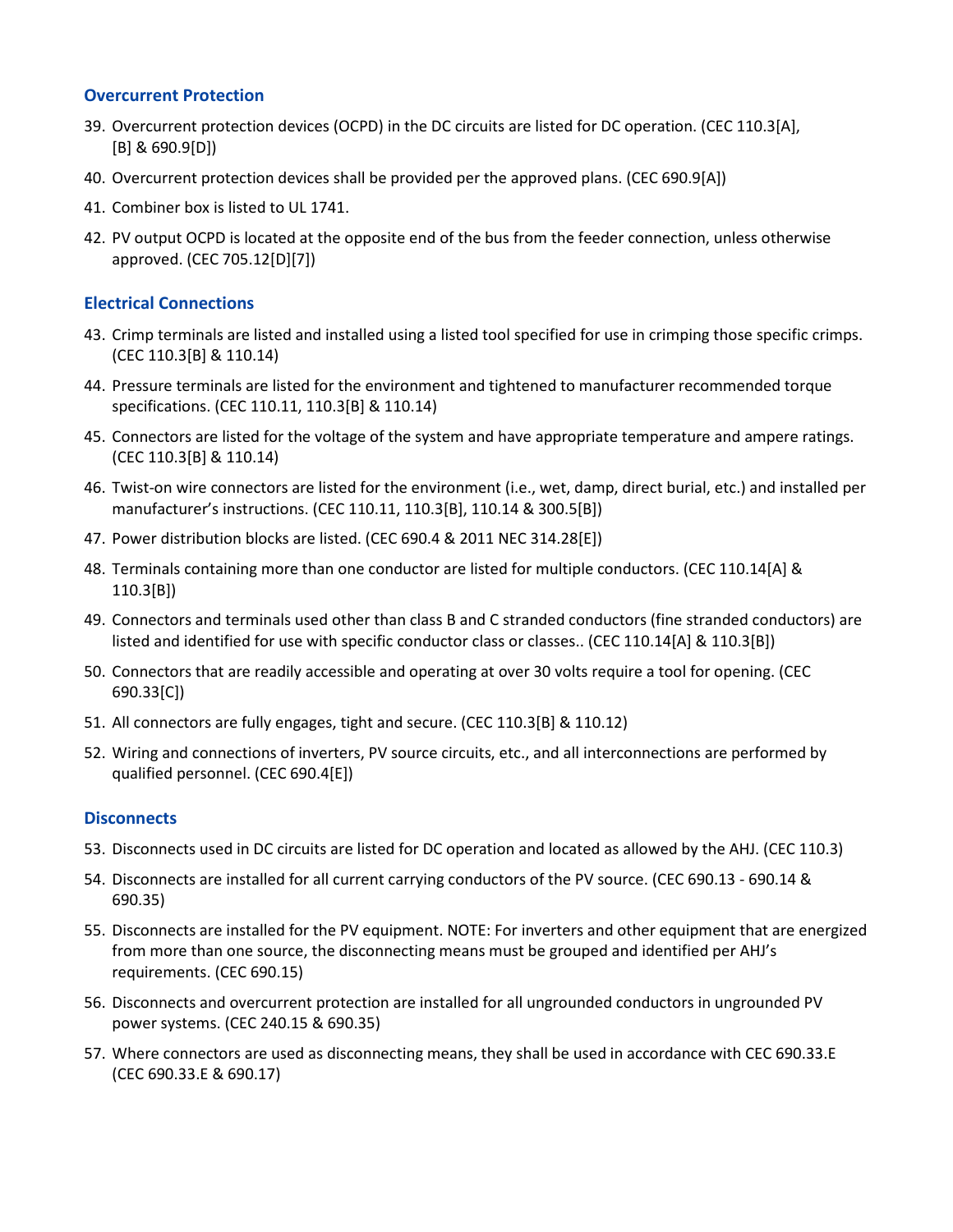#### **Inverters**

- 58. Inverters are listed to UL 1741. (CEC 690.4[D]) NOTE: grid-tied system inverters need to be identified for use in interactive power systems.
- 59. Point of connection is at a dedicated breaker or disconnect. (CEC 705.12[D][1])
- 60. Where a back-fed breaker is used as a utility interconnection means, the breaker is not marked "line and load." (CEC 110.3[B], 705.12[D][5])
- 61. Listed AC and DC disconnects and overcurrent protection are grouped and identified. (CEC 690.15)
- 62. No multiwire branch circuits are installed where single 120-volt inverters are connected to 120/240-volt load centers. (CEC 690.10[C])
- 63. The barrier is reinstalled between the AC, DC wiring and communication wires. (CEC 110.3[B] & 110.27)

#### **Signs and Labels**

- 64. All interior and exterior DC conduit, enclosures, raceways, cable assemblies, junction boxes, combiner boxes and disconnects are marked. (CFC 605.11.1, CEC 690.31[E][3], CEC 690.31[E][4], 690.17 & 690.53 & CRC R331.2)
- 65. The markings on the conduits, raceways and cable assemblies are every 10 feet, within one foot of all turns or bends and within one foot above and below all penetrations of roof/ceiling assemblies, walls and barriers. (CFC 605.11.1.4, CRC R331.2.4, CEC 690.31[E][3] & CEC 690.31[E][4])
- 66. Marking is placed adjacent to the main service disconnect in a location clearly visible from where the disconnect is operated. (CFC 605.11.1.3 & CRC R331.2.3)
- 67. The markings say "WARNING: PHOTOVOLTAIC POWER SOURCE" and have 3/8-inch (9.5 mm) minimum-sized white letters on a red background. The signs are made of reflective weather resistant material. (CFC 605.11.1.1, 605.11.1.2& CRC R331.2.1 - R331.2.2 & CEC 690.31[E)][3] & 690.31[E][4])
- 68. Where PV circuits are embedded in built-up, laminate or membrane roofing materials in roof areas not covered by PV modules and associated equipment, the location of circuits shall be clearly marked. (CEC 690.4[F])
- 69. Required labels shall be permanent and suitable for the environment. The following labels are required as applicable.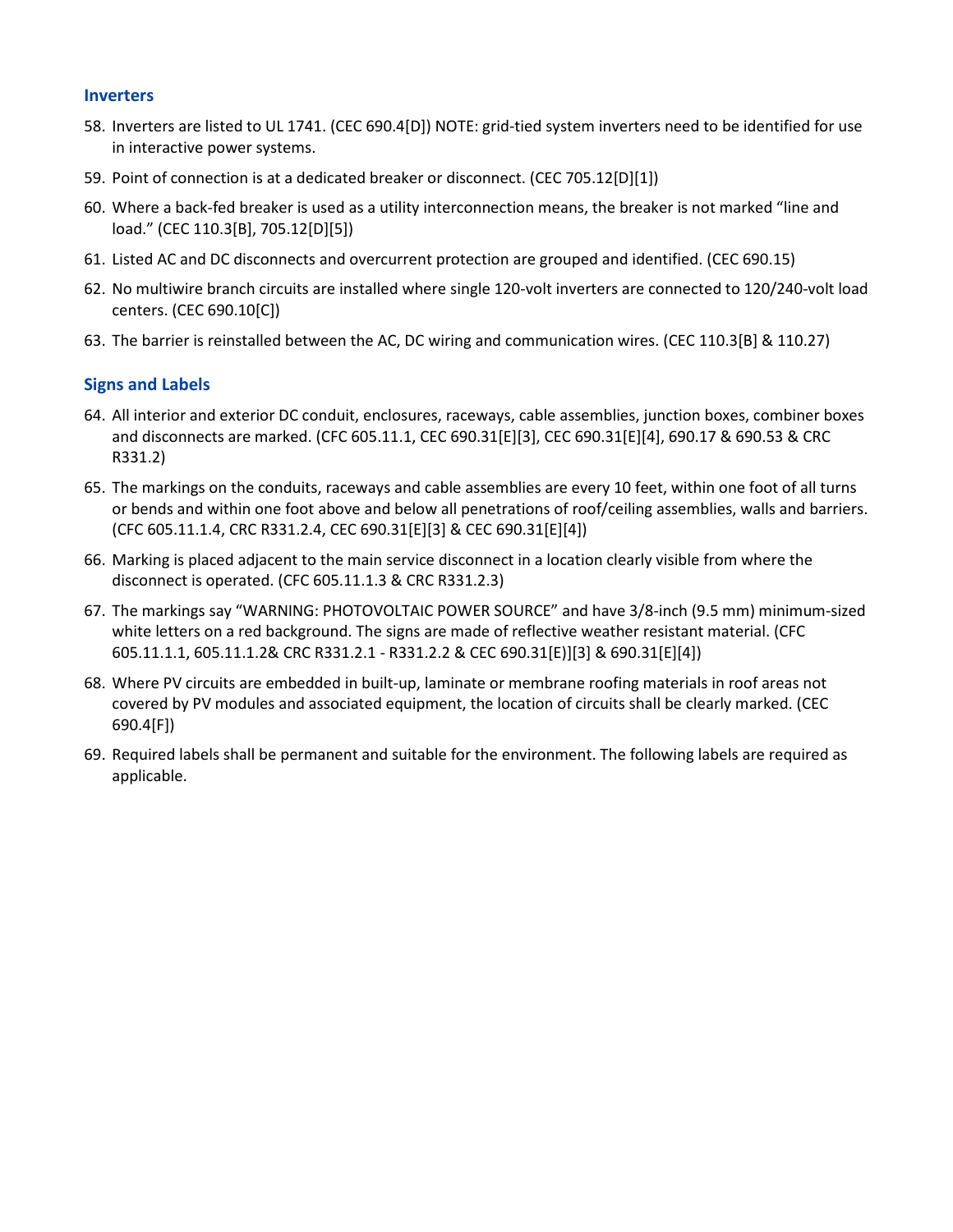| Table 1 - Signage Requirements for PV systems                   |                                                                                                                                         |                                                                                                                                                             |
|-----------------------------------------------------------------|-----------------------------------------------------------------------------------------------------------------------------------------|-------------------------------------------------------------------------------------------------------------------------------------------------------------|
| <b>Code Section</b>                                             | Location of Label                                                                                                                       | <b>Text</b>                                                                                                                                                 |
| CEC 690.5(C)                                                    | Utility-interactive inverter & battery<br>enclosure                                                                                     | WARNING: ELECTRIC SHOCK HAZARD IF A<br><b>GROUND FAULT IS INDICATED, NORMALLY</b><br><b>GROUNDED CONDUCTORS MAY BE</b><br>UNGROUNDED AND ENERGIZED          |
| CEC 690.35(F)                                                   | All enclosures with ungrounded circuits<br>or devices which are energized and<br>may be exposed during service                          | WARNING: ELECTRIC SHOCK HAZARD. THE DC<br>CONDUCTORS OF THIS PHOTOVOLTAIC<br>SYSTEM ARE UNGROUNDED AND MAY BE<br>ENERGIZED.                                 |
| CEC 690.14(C)(1)                                                | On the main service when DC wiring is<br>run through the building and the DC<br>disconnect is located other than at the<br>main service | DC DISCONNECT IS LOCATED                                                                                                                                    |
| CEC 690.14(C)(2)                                                | On the AC and DC disconnects                                                                                                            | PHOTOVOLTAIC SYSTEM DISCONNECT                                                                                                                              |
| CEC 690.53                                                      | On the DC disconnects                                                                                                                   | OPERATING CURRENT<br>OPERATING VOLTAGE<br>MAXIMUM SYSTEM VOLTAGE<br>SHORT CIRCUIT CURRENT                                                                   |
| CEC 690.54                                                      | At interactive points of<br>interconnection, usually the main<br>service                                                                | RATED AC OUTPUT CURRENT<br>AMPS<br>NORMAL OPERATING AC VOLTAGE<br><b>VOLTS</b>                                                                              |
| CEC 690.56(B)/<br>690.14(D)(4), 705.10<br>2011 CEC 690.4(H)     | At the electrical service and at the PV<br>inverter if not at the same location                                                         | A directory providing the location of the<br>service disconnecting means and the<br>photovoltaic system disconnecting means                                 |
| CEC 690.17                                                      | On the DC disconnect and on any<br>equipment that stays energized in the<br>off position from the PV supply                             | WARNING! ELECTRIC SHOCK HAZARD. DO<br><b>NOT</b><br>TOUCH TERMINALS. TERMINALS ON BOTH<br>THE LINE AND LOAD SIDES MAY BE<br>ENERGIZED IN THE OPEN POSITION. |
| CEC 705.12 (D)(7)                                               | Inverter output OCPD                                                                                                                    | WARNING: INVERTER OUTPUT CONNECTION<br>DO NOT RELOCATE THIS OVERCURRENT<br>DEVICE.                                                                          |
| CFC 605.11.1.4, CEC 690.31(E)(3),<br>690.31(E)(4), CRC R331.2.4 | On conduit, raceways and enclosures,<br>mark every 10 feet, at turns,<br>above/below penetrations                                       | WARNING: PHOTOVOLTAIC POWER SOURCE.<br>Note: This label shall have a red<br>background with white lettering                                                 |